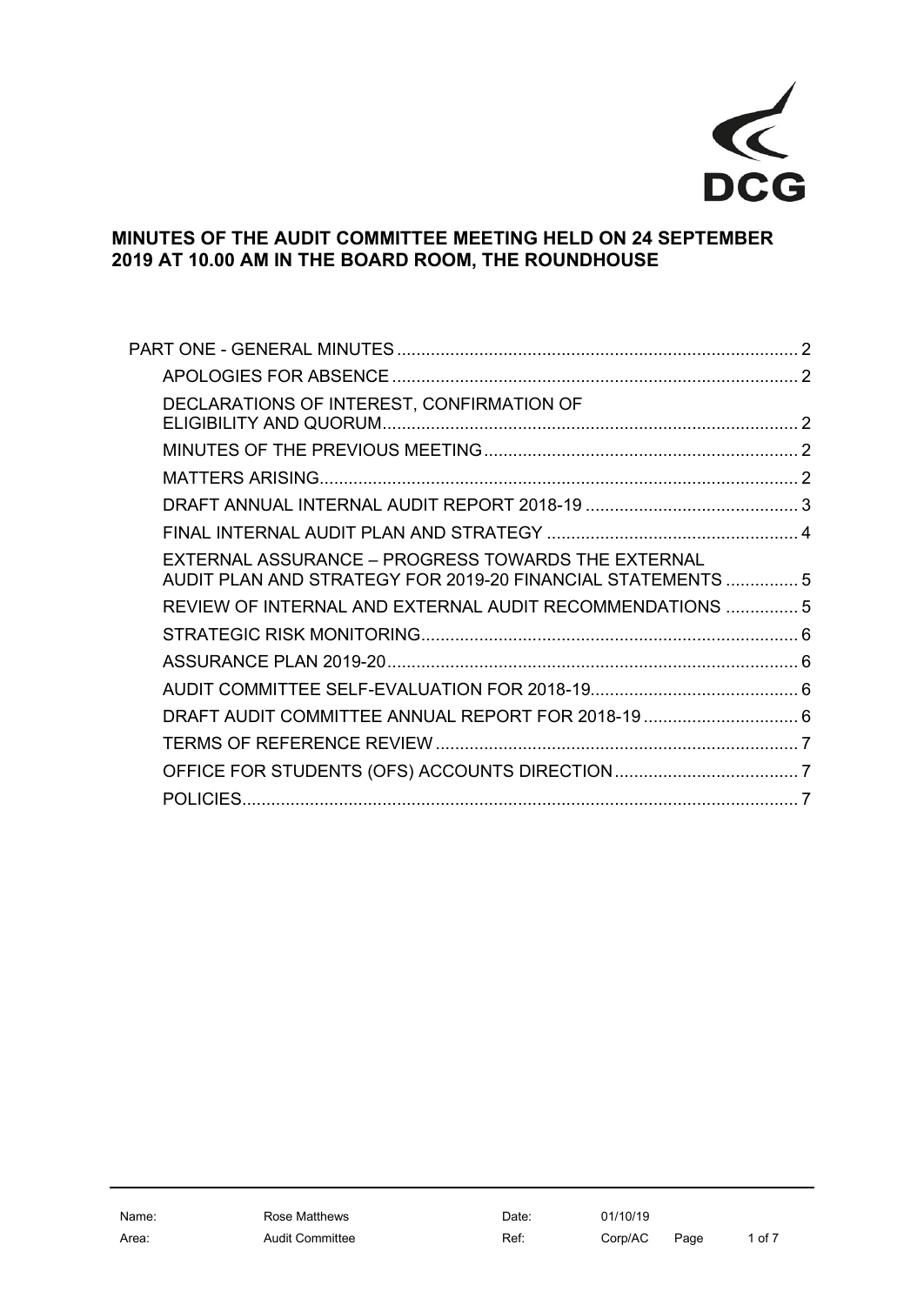

# **MINUTES OF THE AUDIT COMMITTEE MEETING HELD ON TUESDAY 24 SEPTEMBER 2019 AT 10.00 AM IN THE BOARD ROOM, THE ROUNDHOUSE**

Present: Kevin Slack (Chair), Hazel Clint, Rosslyn Green

In attendance: Richard Eaton (CFO) Michael Ford (DPO) Heather Simcox (Deputy CEO) Jonathan Creed (ICCA – Internal Auditors) Kyla Bellingall (BDO – External Auditors) Rose Matthews (Clerk)

Prior to commencing formal business, Governors met in private with the representatives from ICCA and BDO

<span id="page-1-4"></span><span id="page-1-3"></span><span id="page-1-2"></span><span id="page-1-1"></span><span id="page-1-0"></span>

| <b>PART ONE - GENERAL MINUTES</b> |                                                                                                                                                                                                                                    |  | <b>Date</b> |
|-----------------------------------|------------------------------------------------------------------------------------------------------------------------------------------------------------------------------------------------------------------------------------|--|-------------|
| 01/19-20                          | <b>APOLOGIES FOR ABSENCE</b>                                                                                                                                                                                                       |  |             |
|                                   | Apologies for absence were received from Mike Kapur.                                                                                                                                                                               |  |             |
| 02/19-20                          | DECLARATIONS OF INTEREST, CONFIRMATION OF<br><b>ELIGIBILITY AND QUORUM</b>                                                                                                                                                         |  |             |
|                                   | All members were eligible and the meeting was<br>confirmed to be quorate.                                                                                                                                                          |  |             |
|                                   | Rosslyn Green was an employee of Smith Cooper<br>Accountancy.                                                                                                                                                                      |  |             |
|                                   | There were no new declarations.                                                                                                                                                                                                    |  |             |
| 03/19-20                          | <b>MINUTES OF THE PREVIOUS MEETING</b>                                                                                                                                                                                             |  |             |
|                                   | <b>RESOLVED:</b> The minutes of the meeting held on 18<br>June 2019 were formally approved and signed as a true<br>and accurate record.                                                                                            |  |             |
| 04/19-20                          | <b>MATTERS ARISING</b>                                                                                                                                                                                                             |  |             |
| 48/18-<br>19.4                    | The CFO confirmed an interim structure was in place<br>that he had committed to review in January 2020.<br>Clarity had now been provided in relation to CFO line<br>reports with five people now reporting directly to the<br>CFO. |  |             |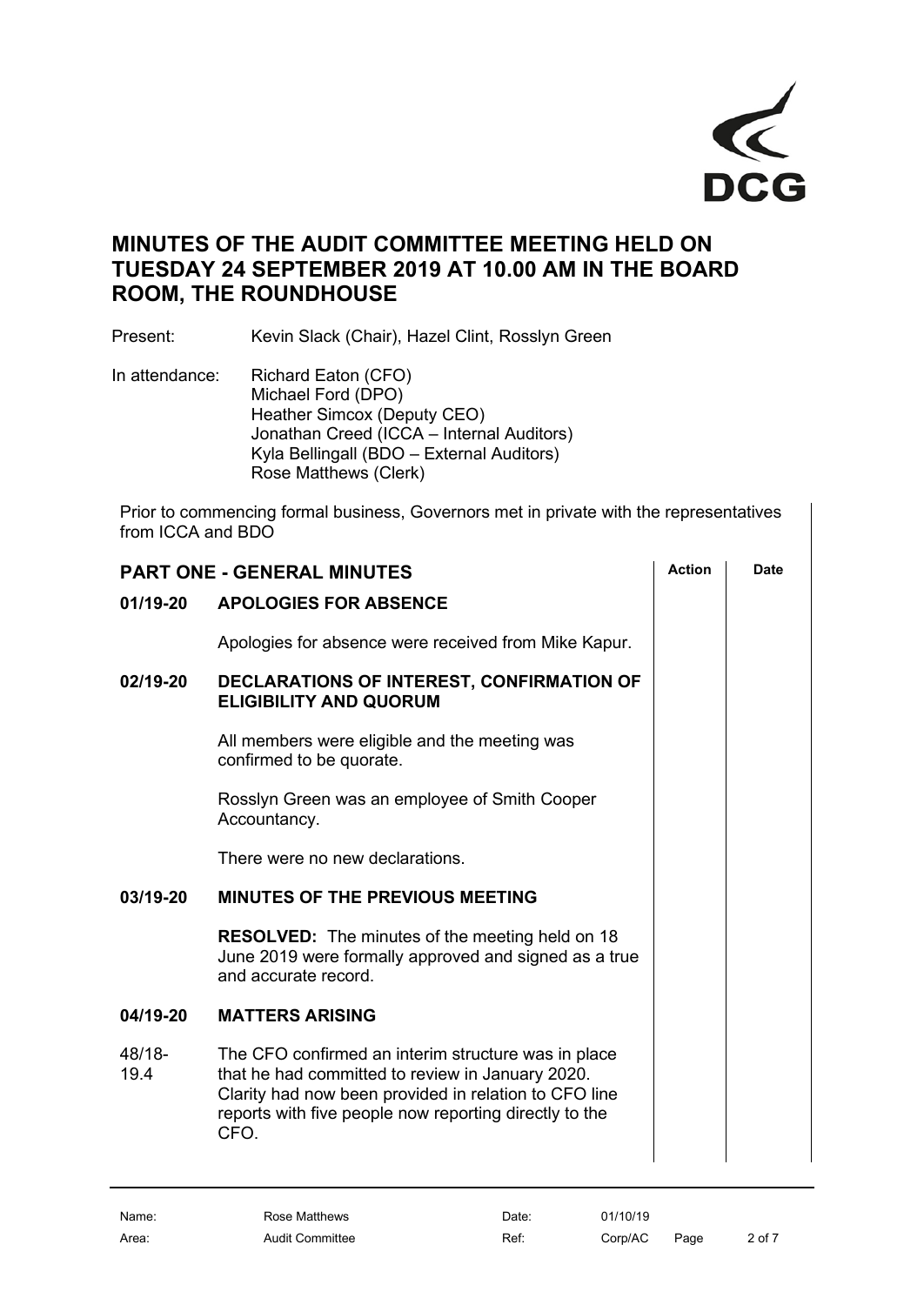The CFO was liaising with the former CFO to discuss some of the points raised on the Key Financial Controls internal audit report.

The Committee Chair questioned the capacity of the CFO role and it was confirmed job descriptions for team members would be reviewed and updated early in the new year once the financial statements had been finalised and approved.

One post was already in place in relation to MIS with a further one currently being recruited.

Hazel questioned if the team were clear on their reporting structure. It was confirmed this had been confirmed with the team and formalised.

The Chair informed the Management Team that he had asked the External Auditors to highlight any early warning signs relating to slippage of deadlines. The CFO confirmed all was on track for w/c 7 October and the Finance Team were now clear on the expectations.

#### Funding Audit

The CFO summarised the feedback from the ESFA Funding Audit w/c 16 September. It was a rigorous audit with tests on a number of data issues raised in the sector.

The overall sample was big and very detailed with a small error rate, less than 5%.

They planned to return to carry out some retesting on w/c 4 October. There were some small tasks to carry out ahead of the visit relating to AEB, Study Programmes and Apprenticeships, along with chasing achievements, which needed to come in early to sign off for the audit.

## **05/19-20 ANNUAL INTERNAL AUDIT REPORT 2018-19**

<span id="page-2-0"></span>Jonathan Creed, of internal auditors ICCA, presented the Internal Audit Report for 2018-19.

The report summarised the internal audit work carried out over the academic year. The Internal Auditors were satisfied that sufficient internal audit work had been undertaken to allow an opinion to be given on the adequacy and effectiveness of the governance, risk management and systems of internal control.

Based on the work undertaken during the year and the implementation of previous internal audit recommendations, they provided reasonable assurance that controls were operating adequately and effectively and any breakdown identified was not material.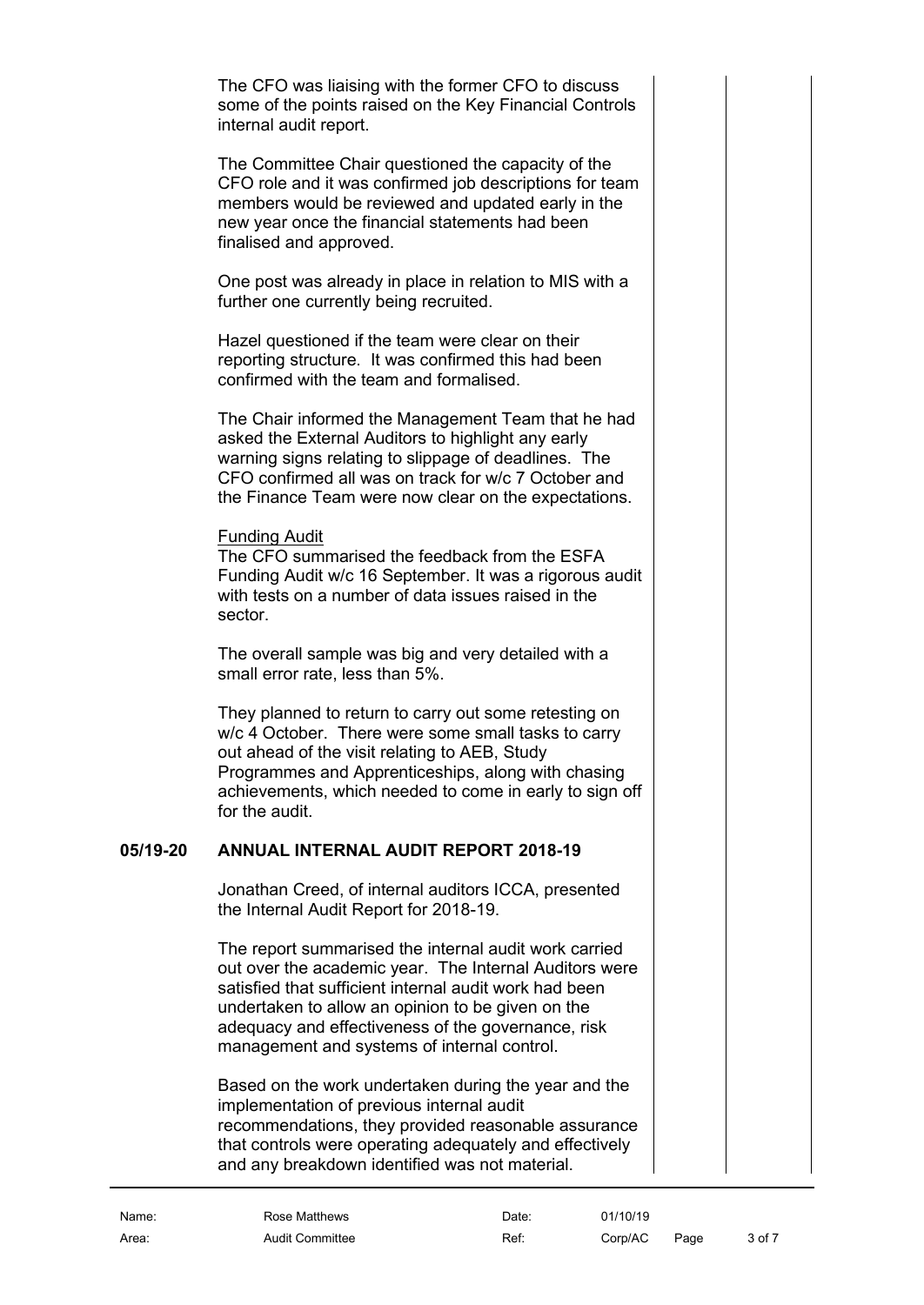<span id="page-3-0"></span>

|          | Overall assessments for the year were summarised.                                                                                                                                                                                                                                                                                                                                                                                       |    |          |
|----------|-----------------------------------------------------------------------------------------------------------------------------------------------------------------------------------------------------------------------------------------------------------------------------------------------------------------------------------------------------------------------------------------------------------------------------------------|----|----------|
|          | The Chair questioned if the report would be updated to<br>include the ESFA Funding Audit. However, it was noted<br>this would be included in the Committee's Annual<br>Report should the Management Letter be received in<br>time.                                                                                                                                                                                                      |    |          |
| 06/19-20 | FINAL INTERNAL AUDIT PLAN AND STRATEGY                                                                                                                                                                                                                                                                                                                                                                                                  |    |          |
|          | The Internal Auditors, ICCA presented the final Internal<br>Audit Plan for 2019-20 and updated Strategy 2020-21.                                                                                                                                                                                                                                                                                                                        |    |          |
|          | The plan had been revised from the draft circulated at<br>the previous meeting, and now reflected the change in<br>CFO.                                                                                                                                                                                                                                                                                                                 |    |          |
|          | Each of the audits would have a terms of reference<br>agreed prior to commencement and any revisions could<br>be raised at the time.                                                                                                                                                                                                                                                                                                    |    |          |
|          | The assurance plan is based upon an annual<br>organisational assessment in 2019-20 and discussions<br>with DCGs Internal Auditors. During 2018-19, two<br>reviews - '16-19 Curriculum Efficiency' and 'Project<br>Governance' did not take place, as transitional<br>arrangements for the Chief Finance Officer were<br>prioritised. Due to other emerging risks in the sector<br>these reviews will not form part of the 2019/20 plan. |    |          |
|          | The Chair asked if a paragraph could be included in the<br>report to reflect this.                                                                                                                                                                                                                                                                                                                                                      | МF | 26/11/19 |
|          | Rosslyn Green questioned why key financial controls<br>were not being covered in the 2019-20 cycle. It was<br>noted Budgetary Control and HR and Payroll formed<br>part of the cycle. The External Auditors, although<br>reviewing from a different angle would also report on<br>this.                                                                                                                                                 |    |          |
|          | The Deputy Chief Executive informed the Committee<br>they could revise the cycle if they wished. Jonathan<br>Creed suggested keeping the strategy under review and<br>also noted the Follow-up review would follow up on any<br>recommendations from the previous audits.                                                                                                                                                               |    |          |
|          | <b>RESOLVED:</b> The Committee agreed to recommend the<br>Internal Audit Plan and Strategy to the Corporation for<br>approval.                                                                                                                                                                                                                                                                                                          |    |          |
|          |                                                                                                                                                                                                                                                                                                                                                                                                                                         |    |          |
|          |                                                                                                                                                                                                                                                                                                                                                                                                                                         |    |          |
|          |                                                                                                                                                                                                                                                                                                                                                                                                                                         |    |          |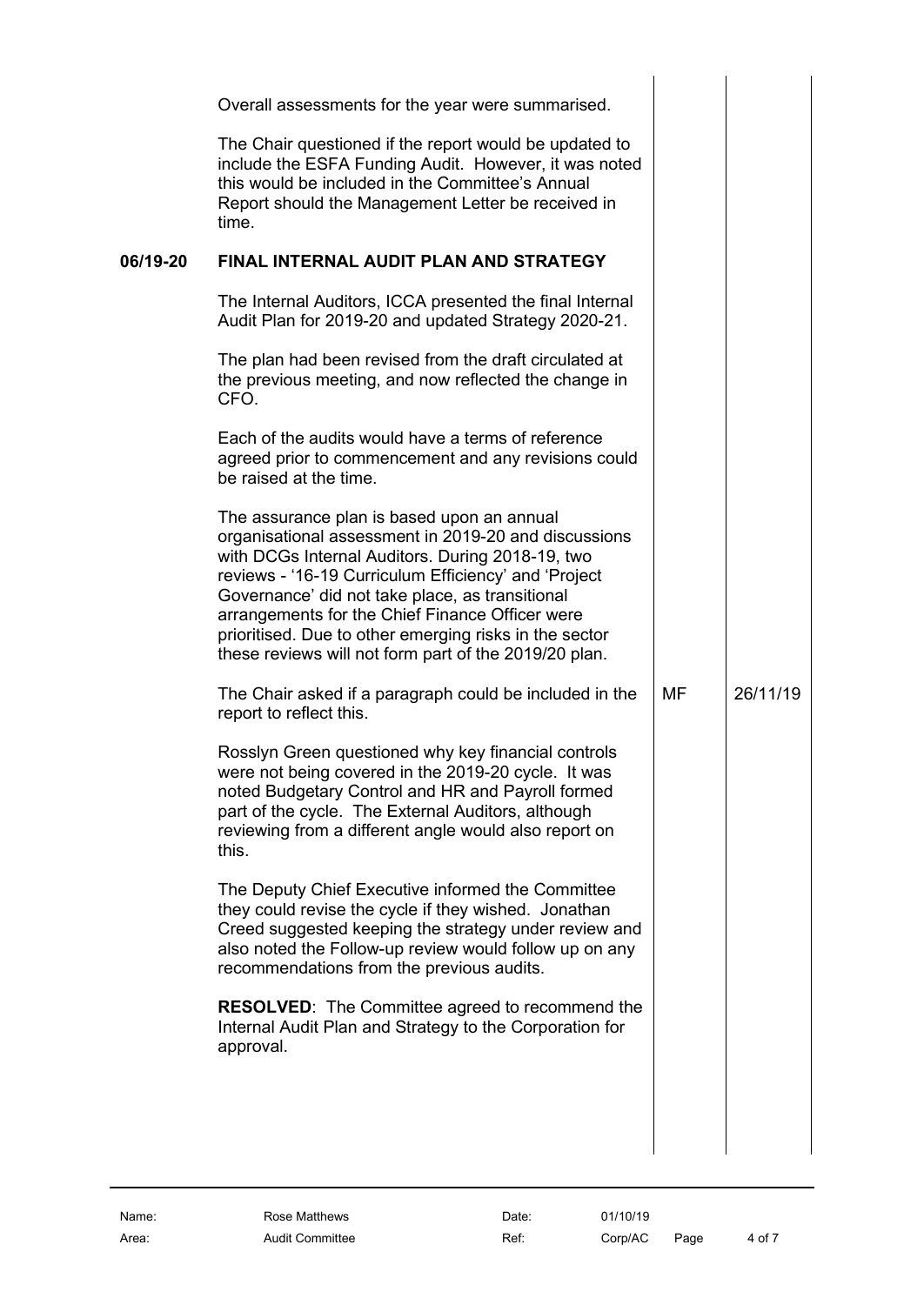## **07/19-20 EXTERNAL ASSURANCE – PROGRESS TOWARDS THE EXTERNAL AUDIT PLAN AND STRATEGY FOR 2019-20 FINANCIAL STATEMENTS**

<span id="page-4-0"></span>Kyla Bellingall, of External Auditors BDO shared progress to date on the External Audit Plan.

A briefing process had been carried out and the deliverables had been circulated to the DCG team with the Auditors expected on site in two weeks' time.

There had been no slippage on timescales to date and any concerns would be raised.

The key contacts from the previous year remained the same. Delays last year amounted from the Audit Clearance meeting and as such the expectation was clearly defined for this year.

The Chair confirmed with the CFO the covenants were compliant and the Group had dialogue with the Bank.

The Chair also clarified the pension position and requested that the report from the actuaries would be received on time. The CFO confirmed the report had been received and would follow up with the Financial Accountant. The External Auditor provided a pensions overview for the new member of the Committee.

#### **08/19-20 REVIEW OF INTERNAL AND EXTERNAL AUDIT RECOMMENDATIONS**

<span id="page-4-1"></span>Michael Ford shared the Internal and External Recommendations Monitoring Report, 10 of the 27 actions had been completed. The others remained on target for completion.

Michael confirmed the dates were aligned to the Risk Management meetings as previously agreed and no recommendations were signed off unless there was evidence to substantiate.

Rosslyn, relating to reference 99, questioned if a Compliance and Levy Consultant had been appointed. It was confirmed they had commenced in post.

Hazel Clint noted the Group's response actions had not been included in the document and wondered how this was cleared and it was requested a sentence be added to reflect this. It was clarified that this document formed part of a much larger working document that was reviewed at monthly Risk Management meetings.

MF 26/11/19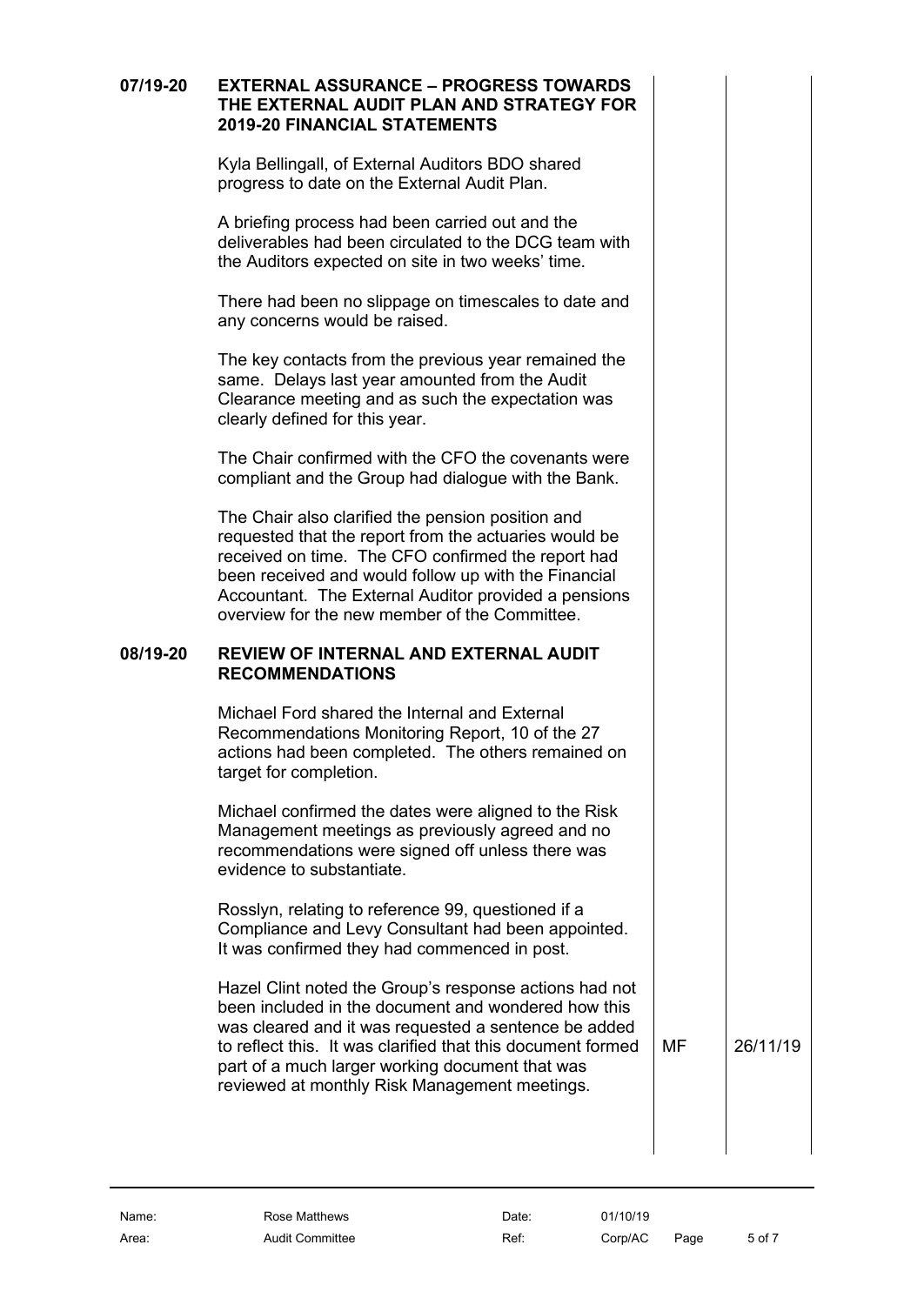# **09/19-20 STRATEGIC RISK MONITORING**

<span id="page-5-0"></span>The Risk Management Report was shared with Committee Members and 'high' priority risks identified as detailed in the report and discussed in the meeting.

Two current litigation cases were referenced and there were no significant safeguarding or prevent issues to escalate to this meeting.

Hazel questioned if a date could be included for the preventative controls. The effectiveness of this was discussed and it was noted as long as the risk was identified and the Committee were aware of attempts to recover it that should be sufficient.

# **10/19-20 ASSURANCE PLAN 2019-20**

<span id="page-5-1"></span>The Assurance Plan for 2019-20 was shared which had been cross referenced against the Internal Auditor's Audit Plan for 2019-20.

The document would be updated as the audits take place and any emerging issues identified.

#### **11/19-20 AUDIT COMMITTEE SELF-EVALUATION FOR 2018- 19**

<span id="page-5-2"></span>The Clerk shared the findings of the Audit Committee's Self-Evaluation.

The areas of comment related to succession planning, reliance on the accountants to understand the subject matter and additional training.

Hazel said she would benefit from some finance training as the language was different to her sector. She said she would be interested to know what a good set of accounts looked like and how many cash days were good etc.

Reference was made to the FE Commissioners Annual Report which was presented to the Board in May 2019. The Clerk would also circulate the benchmarks set by the FE Commissioner in 2015. Further training would also be sought. RM 26/11/19

## **12/19-20 DRAFT AUDIT COMMITTEE ANNUAL REPORT FOR 2018-19**

<span id="page-5-3"></span>The Clerk presented the draft Audit Committee Annual Report for review. The revisions were highlighted and the Clerk would share the final version at the next meeting.